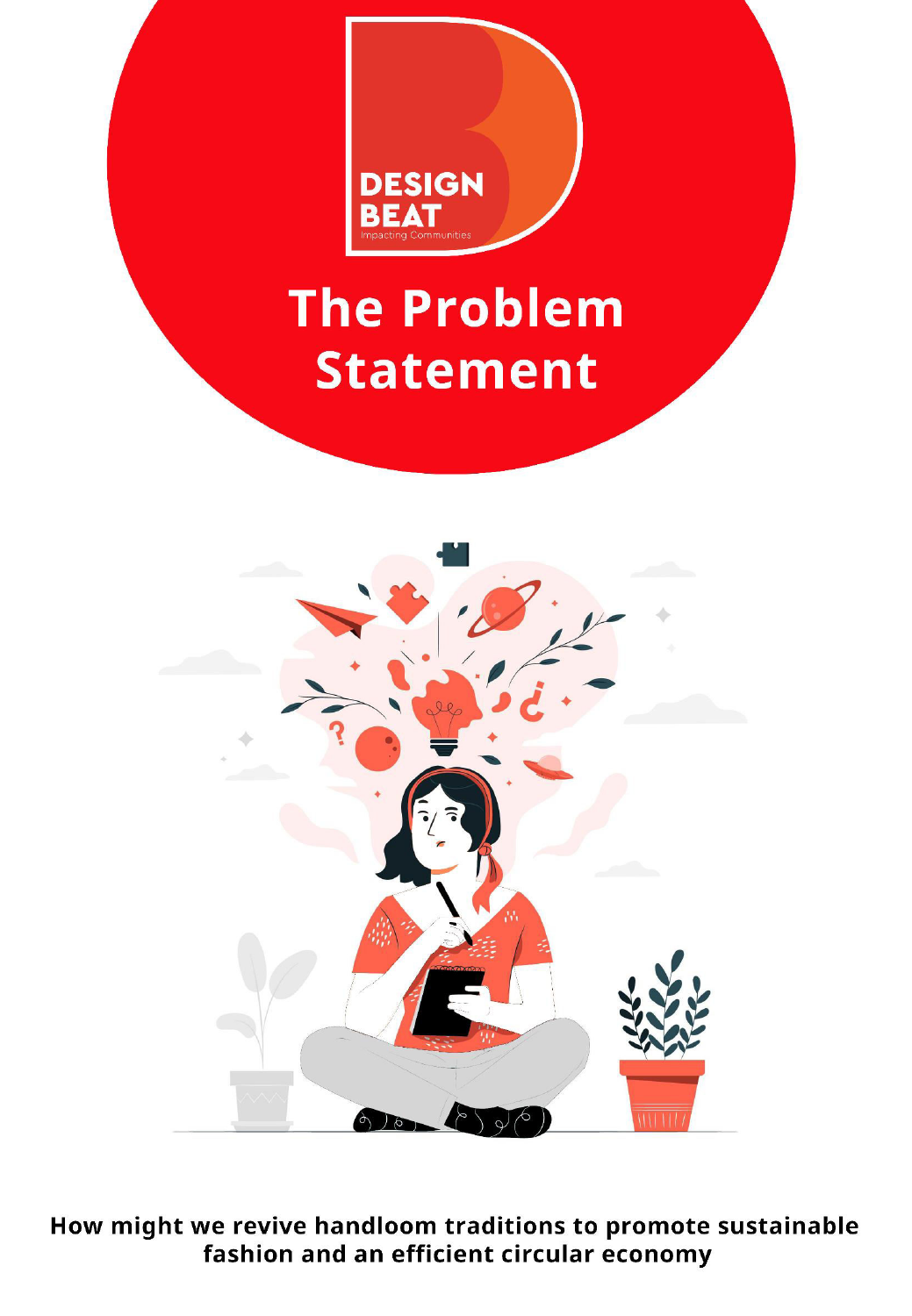# **DESIGN BEAT 2021**

**Impacting Communities**



Design Beat is a forum for you to use your problem-solving and design thinking abilities to drive social and behavioural change. Design Beat celebrates the power of creative problem solving through design and aims to provide solutions to help communities. It is an effective platform for you to expand your network, build your practice and engage in hands-on creative leadership opportunities.

Our purpose is:

-Discover, connect and engage a new breed/ generation of problem solvers -Nudge top creative talent to become a catalyst for change through creating for positive social impact

# **The Problem Statement -**

**How might we revive handloom traditions to promote sustainable fashion and an efficient circular economy** 

## **What problem are we solving?**

There was a TikTok trend with recorded voice down rounds as 2020 came to an end. It was 'Outfits I wanted to wear but couldn't'. Quite relatable isn't it? We either planned quite a bit in advance and purchased an avalanche of outfits in 2019 or were too optimistic about how soon the pandemic would pass.

Remember how our grandparents dressed? They still have their wedding finest in perfect conditions. Other than that, they had a handful of outfits that were durable and fashionable too. But today, dye fades, cloth tears, buttons fall and the outfit gets tossed. We buy as much as we discard and still want to be environmentally conscious and responsible. It is a vicious cycle. We buy clothes from popular brands and end up having to toss them away after a few wears.

Until the advent of plastics and Tupperware, we hardly threw away the utensils we had. The faults or holes were corrected by electroplating.

Now there is plenty of awareness about limiting consumption and being a part of a circular economy. We find articles and pictures of Celebrities repeating the outfit they wore for one gala at another.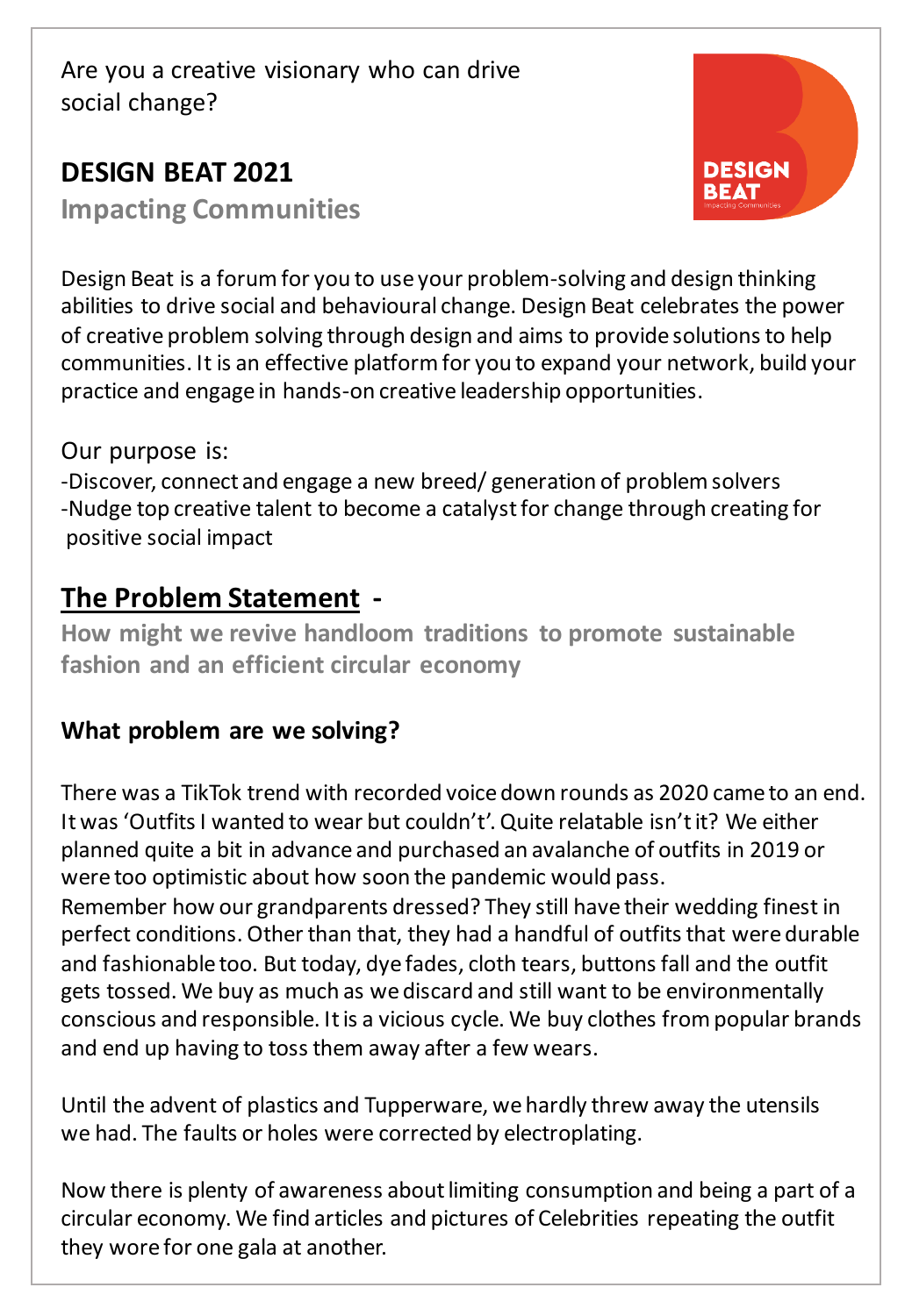Joining this movement, how might we use handloom and sustainable fashion to promote recycling or upcycling resulting in an efficient circular economy.

## **Who will benefit from this solution?**

**DESIGN** BEAT

Environment, Handloom workers. New-age designers, general public.

## **Insight**

- Social Media and influencer lifestyle can encourage purchase of clothes even if we have no place to wear them
- Fast Fashion is not unique and not durable
- Traditional weaves can survive decades without too much damage
- Fast Fashion is a threat to handloom creators and artists with awareness and interest in indigenous forms dwindling.

## **Preliminary project requirements**

Your presentation must include:

-The solution/ idea in less than 150 words

- -The rationale behind the solution
- -A brief on the impact the solution would have or the change it would bring -The Solution can also be a campaign to promote sustainable lifestyle -How the solution will be built or be executed, along with at least 3 sample

 creatives/1-2 videos, campaign details, copies & other assets that the solution may require

-A Working Model/ sample prototype

-Prototype or Model can be a detailed illustration, a 2D/ 3D render or a sketch

## **Project Submission requirements**

The solution can be presented in 3 categories

- 1. Summary Problem, Process, Proposal *(Can be in the form of a written or recorded visual presentation)*
- 2. Detailed Proposal How you intend to solve the given problem with design thinking. *(This can include the 3D/2D visuals/app UI/UX/working model, etc.)*
- 3. Supporting Material *(Primary, secondary research + Review of Literature)*

## **What does the project/campaign seek to achieve? Solution criteria**